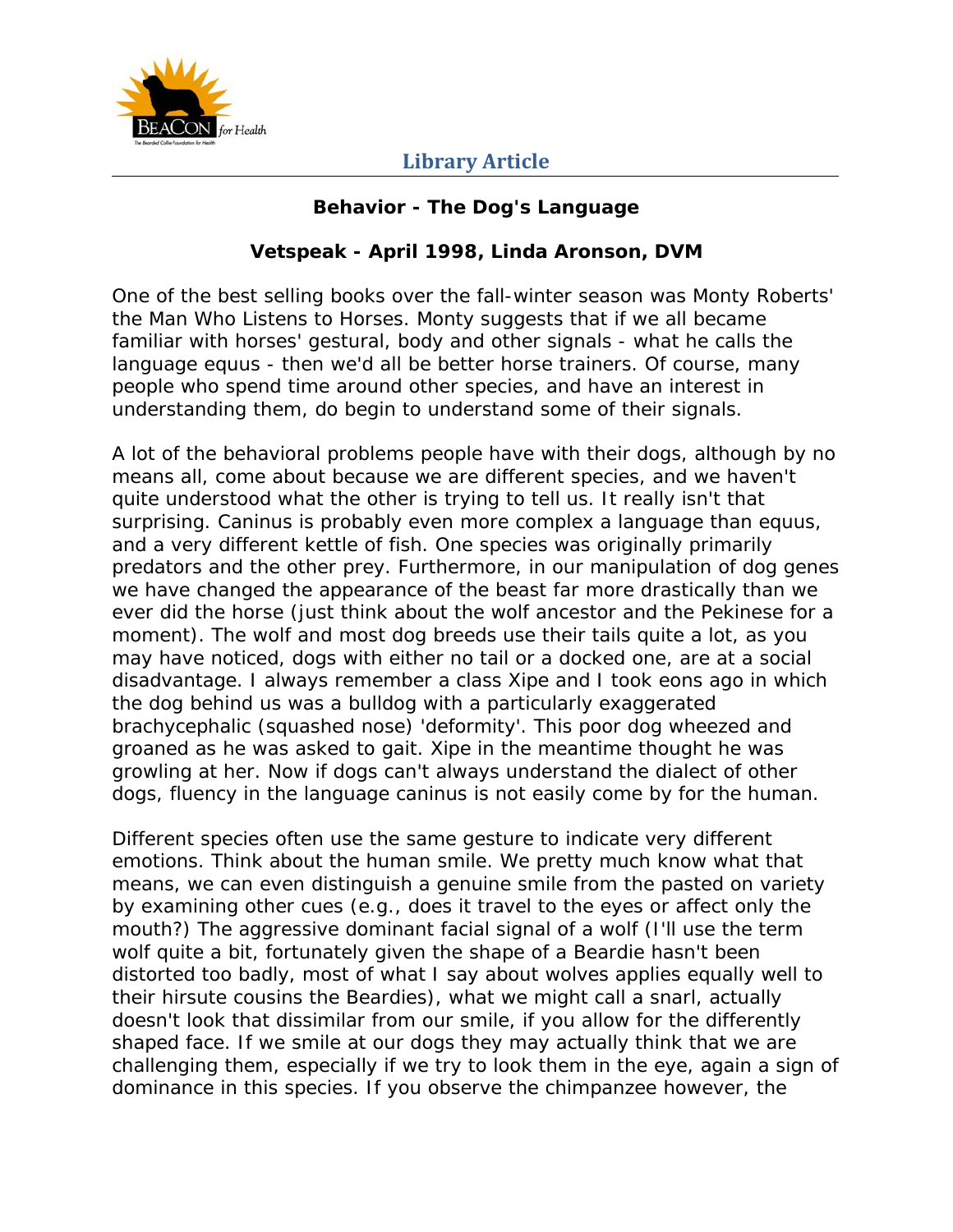

message coming from a very similar facial expression is actually fear.

The idea of the human fake smile also has some ramifications in the dog. Fortunately, dogs aren't as duplicitous as we are, even though we anthropomorphically accuse them of so being on occasion. What they are capable of however, is sending mixed messages. Most people who've spent any time around dogs can tell you something about submission and dominance signals (even if they don't always apply this knowledge in their dealings with their dog). We also usually have a fairly good idea of what aggression and fear look like. Please note dominance doesn't equal aggression, some dogs are aggressive primarily because they are exerting dominance, while others are aggressive because they are trying to protect themselves, i.e. from fear. The dominance and fear scales are separate, and the most emotionally labile dogs usually score high on both scales.

The neutral dog appears relaxed, ears will usually be erect or raised (depending on breed) if he's exploring the environment, but not stiff. The tail will usually be horizontal and relaxed (again depending on breed). This is a confident dog, he is quite dominant and sure of himself, but he displays neither fear, aggression, or signs of dominance and submission at this point. As the dog becomes offensively aggressive, the ears rise further and become stiffer, hair begins to rise along the spine, it stares at the potential threat or object of aggression, the lips retract vertically to display the canine teeth and the dog usually growls or barks a warning. This is in contrast to the wolf and highly dominant dogs of some breeds (e.g., the Akita) which attack silently without warning. The body and tail are stiff and erect and the whole beast seems to enlarge and be walking on its toes.

The fearful dog draws back its ears against its head, which it lowers submissively, it crouches, making itself look smaller and less threatening, and tucks its tail between its legs. If it can it will run away, otherwise it may roll on its back, lift its leg and even urinate. Lips are retracted horizontally in that rather goofy look that means 'I'm incapable of hurting you, please don't hurt me'. The gaze is averted. (Dominant dogs tend to attack from the front, while fearful ones will often sneak up and bite from behind. Beardies interestingly enough usually fall into the dominant group when aggression becomes a problem.)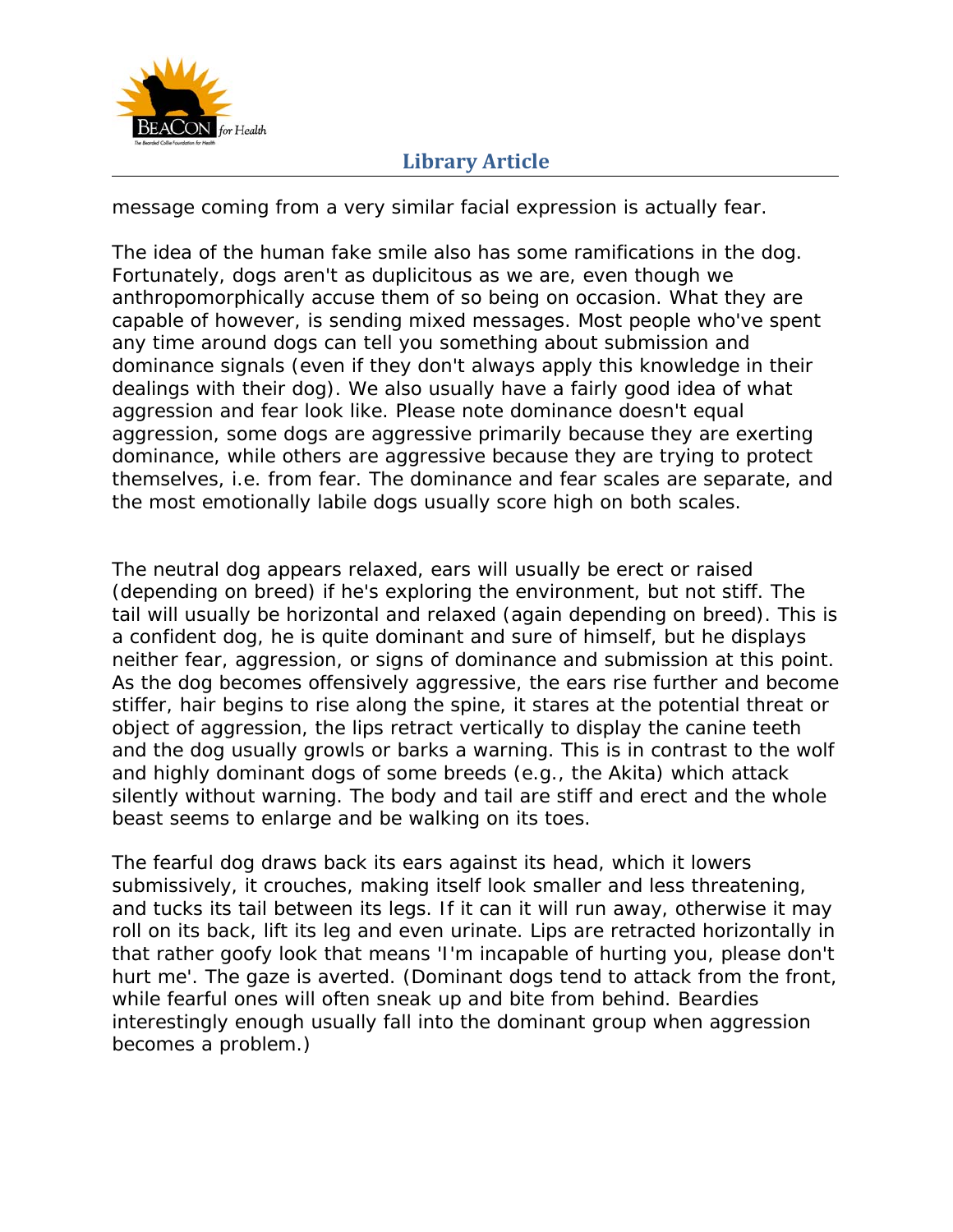

The dog in conflict between dominance and fear will show a conflict of signals which is less easy for us to interpret. Lips may retract horizontally and vertically. The dog may growl and avert its gaze at the same time, approach with ears back and tail wagging, or bark aggressively with the tail tucked. Such dogs should be handled with caution. Awareness of what our dogs are trying to tell us about their comfort level in any given situation should never be ignored. An uncomfortable dog is unpredictable. Don't try and jolly him out of it, as he may decide to up the ante too, and the results can be unpleasant and painful. I find Beardies tend to have very expressive faces. Many of them smile, and this should not be confused with the snarl or fear expression. It does mean, 'I'm having a good time, hope you are too.' Eyes and eyebrows convey volumes, and so does the set of the ears. Think of the 'expressiveness' judges want in the ring, a look of curiosity and interest.

How can we use our knowledge of caninus? When we become fluent, the possibilities are boundless, and we really can talk to the animals. Let's look at a particular set of signals which we can send our dog from which he will gain comfort and a sense of calm. Unfortunately when our dogs are stressed to the max (or even before that) we are inclined to reinforce their fear rather than put them at their ease. Let's suppose we have taken the dog to the vet. He will remember his last visit, perhaps his anal sacs were expressed or some other indignity befell him and he is justly apprehensive. He sits in the waiting room with all the other nervous patients. They are pacing and panting, some will be shaking like leaves, others will be trying to leave, while others try and bury themselves or head for the safety of the master's lap. Our reactions to this tend to go one of two ways. The first, and I hope more usual, leads us to say, "there, there, Fred." We pat him on the head (praising his fear), some of his apprehension transfers to us (remember the fight we had with him last time we tried to clip his nails?). Unfortunately, our dog's interpretation of our response is "Oh my gosh, this is worse than I thought, if the master's scared I want out." We are reinforcing fear. The second response, which may occur independently or follow the first is that we punish the dog for his fear. We toss him from our lap, jerk on his collar, yell at him to take it like a man and just get generally exasperated with his lack of backbone. I hope that you realize punishing an animal for what to him seems a perfectly logical fear will not make him snap out of it, and may make not only his fear but his reactivity worse. A fearful animal is very unpredictable in his responses.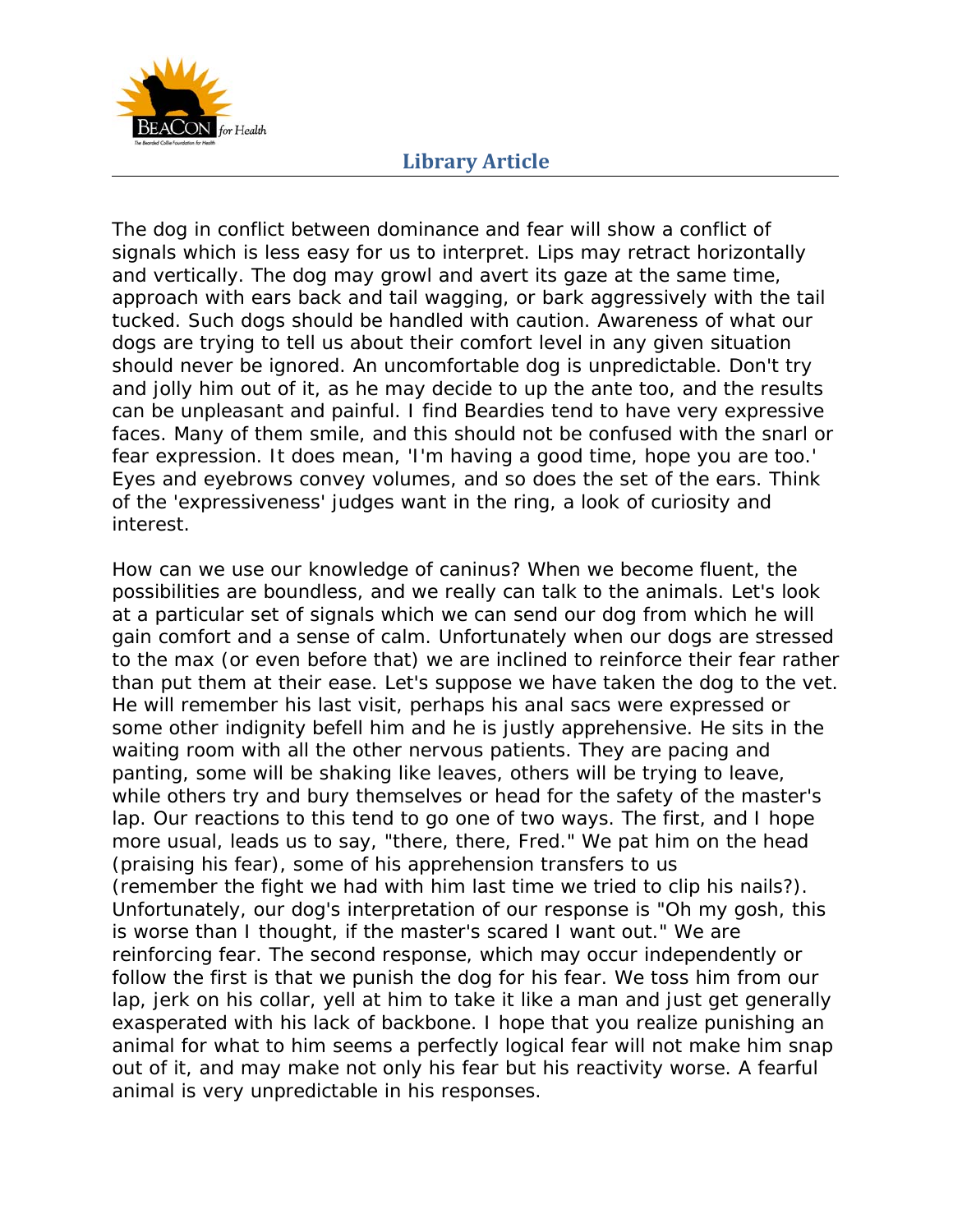

How then does one dog tell another that whatever is happening is no big deal. First he's relaxed, so loosen up on that leash. Slow down. When dogs approach a strange dog they do so slowly, and they do it from the side not head on. (Cars, bikes and joggers which approach fast are therefore likely to be seen as a threat.) A good thing to look for when selecting animal care personnel is how they approach the dog. If they do so slowly and from the side, they understand how to put the dog at his ease. (Think of some of those judges again, amazing how little they've learned over the years, isn't it?) Incidentally, there is some evidence that dogs prefer it if you offer the palm of the hand rather than the back for their initial inspection. There are attempts to explain why, but whatever the reason it's worth a try. Avoid direct eye contact, even turn away your head when greeting a fearful dog, or a dominant one. Yawning and sitting calmly, ignoring the dog's fear is probably the best way you can diffuse it. Yawning is very calming to dogs. That's what another dog would do.

Dogs may sniff for a lot of reasons, but one is to calm down potential enemies. "Look at me, I'm sniffing the ground, I'm not a threat." If Geronimo's comes are fine up to a certain point, and then his head drops and he starts sniffing the ground. Try and imagine why he's saying this. Could it be that your body posture, tone of voice or past experience, calling him to come for a bath or worse to be yelled at, has caused this ambivalence in your pal? Dogs that suddenly lie down in the middle of an active play session may not be tired, they may be saying, "Hey, I think things are getting out of control, let's all relax guys." One of the most subtle calming signs dogs make is flicking the tongue out across his lips. Take a look at your dog's portfolio, chances are in many of the face on shots his tongue will be out. That staring eye of the camera is intruding into his comfort zone.

Finally there are the dogs that have either never learned or have mislearned their own language. The company they keep is important. Dogs learn from other dogs both the good and the bad. An isolated pup is like an isolated child, and the sad thing is he's not fluent in caninus. The puppy that gives all the calming signs in his repertoire and still has the stuffing knocked out of him by an unruly larger playmate may eventually resort to meeting newcomers with signs of aggression rather than calming ones. Another canine thug has been born.

Further reading: Roger Abrantes books The Evolution of Canine Social Behaviors & Dog Language: An Encyclopedia of Canine Behavior